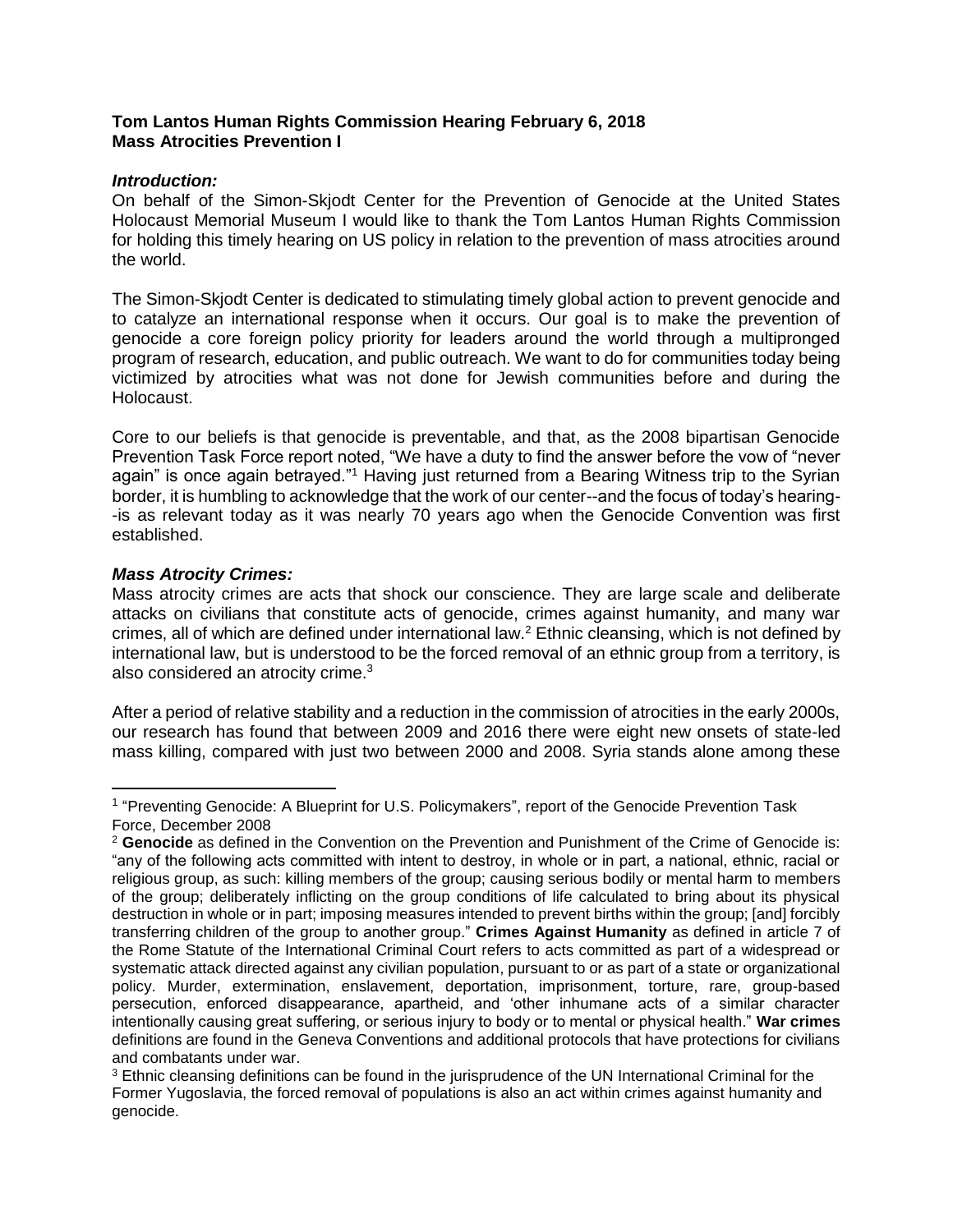for its severity and broad geopolitical impact, but we also see cases like South Sudan and Burma, which are quite brutal and have occurred on a larger scale when compared with other cases of mass killing. We have also seen barbaric attacks by non-state actors, including the commission of genocide by the self-proclaimed Islamic State in Iraq and Syria.

In 2005 at the United Nations World Summit, every government acknowledged the moral, legal and political imperative to give meaning to Never Again by committing to uphold the responsibility to protect populations from mass atrocity crimes. They recognized that governments have a responsibility to prevent such crimes and in those situations where a government is unable or unwilling to protect its population from such atrocities, the international community has a responsibility to protect civilians. In this configuration, all mass atrocities — not only genocide, the emblematic 'crime of all crimes' — merit preventive and protective action.

To uphold this commitment, strategies need to be developed to mitigate the risk of mass atrocities along a continuum from prevention to response to accountability. This often includes undertaking actions that respond to unfolding atrocities while working to prevent new ones. Such calibrated approaches often require a multi-pronged effort employed by a myriad of state and non-state actors at the local, domestic, regional, and international levels using both non-coercive and coercive measures.

### *Prevention:*

"Atrocity prevention" is a goal rather than a particular process or set of tools. It will look different in different contexts. At its core, prevention requires greater attention to, and policy engagement on, the early warning signs and root causes of mass atrocity crimes. This requires a greater investment in risk analysis and assessment of policy options to address root causes and other factors that create an enabling environment for perpetrators while reducing capacities to dissuade them, interrupt their plans and halt atrocities.

The field of mass atrocity prevention and response is relatively new and we are continuously learning. Research suggests that there are a number of long-term risks factors and short-term dynamics and triggers that, though on their own are not sufficient, are often necessary for atrocities to arise.

The *risk factors* include: instability, armed conflict, exclusionary ideology, and prior discrimination or violence, with impunity, against a particular group. There is also some debate over the role of deep-seated hatreds, government capacity to govern, authoritarianism, and economic causes as being risk factors.

*Warning signs of underlying dynamics* that may contribute to the commission of mass atrocities include: tensions and polarization, apocalyptic public rhetoric, labeling civilian groups as the 'enemy', development or deployment of irregular armed forces, stockpiling of weapons, emergency or discriminatory legislation, removing moderates from leadership or public service, or impunity for past crimes against civilians.

#### *Response:*

In cases where prevention has been attempted and failed, or was not tried at all, focus shifts to using non-coercive and coercive measures to halt the commission of ongoing atrocities. At times, 'response' efforts are carried out concurrently with efforts to 'prevent' further or new onsets of atrocities from occurring.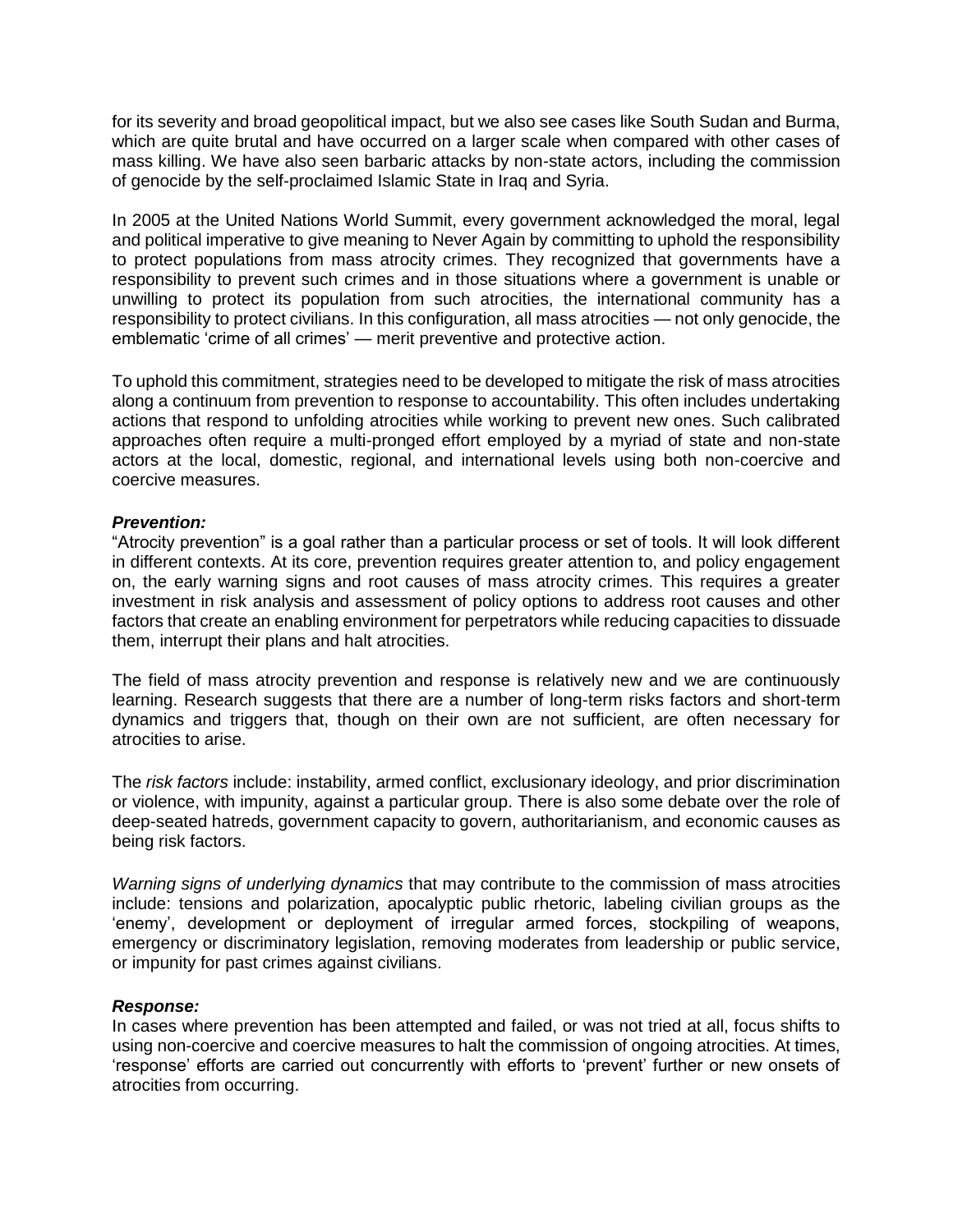A range of tools can be employed in both prevention and response including preventive diplomacy, peace messaging, condemnation, sanctions such as arms embargoes, travel bans and targeted economic sanctions, preventive deployment of peacekeepers or troops, accountability mechanisms, and, in rare instances, military intervention. Contrary to many misconceptions, the vast majority of prevention and response options do not require the use of military force. Nor is it necessary to develop an entirely new toolbox or expend significant financial outlays. Rather, what is needed is more timely ongoing analysis of risk and conflict dynamics, a smarter and calibrated utilization of existing capacities, and a more thorough examination of the unintended consequences of both *action* and *inaction. Citing our Genocide Prevention Task Force report, "If signs of genocide and mass atrocities are only detected once violence has begun to escalate, decision makers are left with only costly and risky options. In contrast, if underlying risks and evolving dynamics can be recognized in advance or in the early stages of a crisis, the full panoply of policy options will be available."*

# *Contemporary Cases of Concern*

We know all too well that once bodies start piling up, the number of feasible policy options for response decrease and the economic and political costs of action increase. Today we see a number of cases where efforts to prevent were either not taken or failed. These include:

- **Burma** where an unknown number of Rohingya, a Muslim minority group, have been killed and close to one million more have been forced from their homes into neighboring Bangladesh, the victims of what we believe may be genocide perpetrated largely by the Burmese military;
- **Syria** where over 500,000 people have been killed and 13 million displaced in the past seven years, the victims of vicious and continuing crimes against humanity and war crimes, primarily by the government of Bashar al Assad;
- Religious minorities and other communities in **Iraq** continue to face a precarious future and may be the victims of further atrocities in the aftermath of the commission of genocide, crimes against humanity and ethnic cleansing by the self-proclaimed Islamic State;
- **South Sudan** where a struggle for political power within the ruling party has devolved into a brutal war characterized by scorched earth tactics, widespread sexual violence, and the targeting of civilians based on an equation where political support is presumed from one's ethnic identity;
- In an early warning context, we remain concerned about the potential for violence in the election period in **Bangladesh**, and in **Mali** where instability, weak governance and iihadist groups are exacerbating intercommunal tensions.

We know that concerted efforts at the local, domestic, regional, and international levels can help to avert and halt mass atrocities. In Guinea in 2010, local investments in peace messaging combined with regional and international sanctions and the threat of an ICC investigation helped to prevent the country from descending into ethnic conflict during a tense electoral period. Similar engagement in Kenya helped to ensure that 2013 elections did not trigger a return to bloodshed. The US was instrumental in helping to strengthen the capacity of local Kenyan civil society and key governance institutions like the judiciaries to prevent atrocities.

These examples show that no one government plays the determining role in averting and halting atrocities. That said, leadership by the United States is critical to seeing a future without genocide and other mass atrocities. Presidents Clinton and George W. Bush both included genocide prevention in the National Security Strategy. Today, the US is the global leader on atrocity prevention and is the only country that has established a dedicated body for policy analysis and